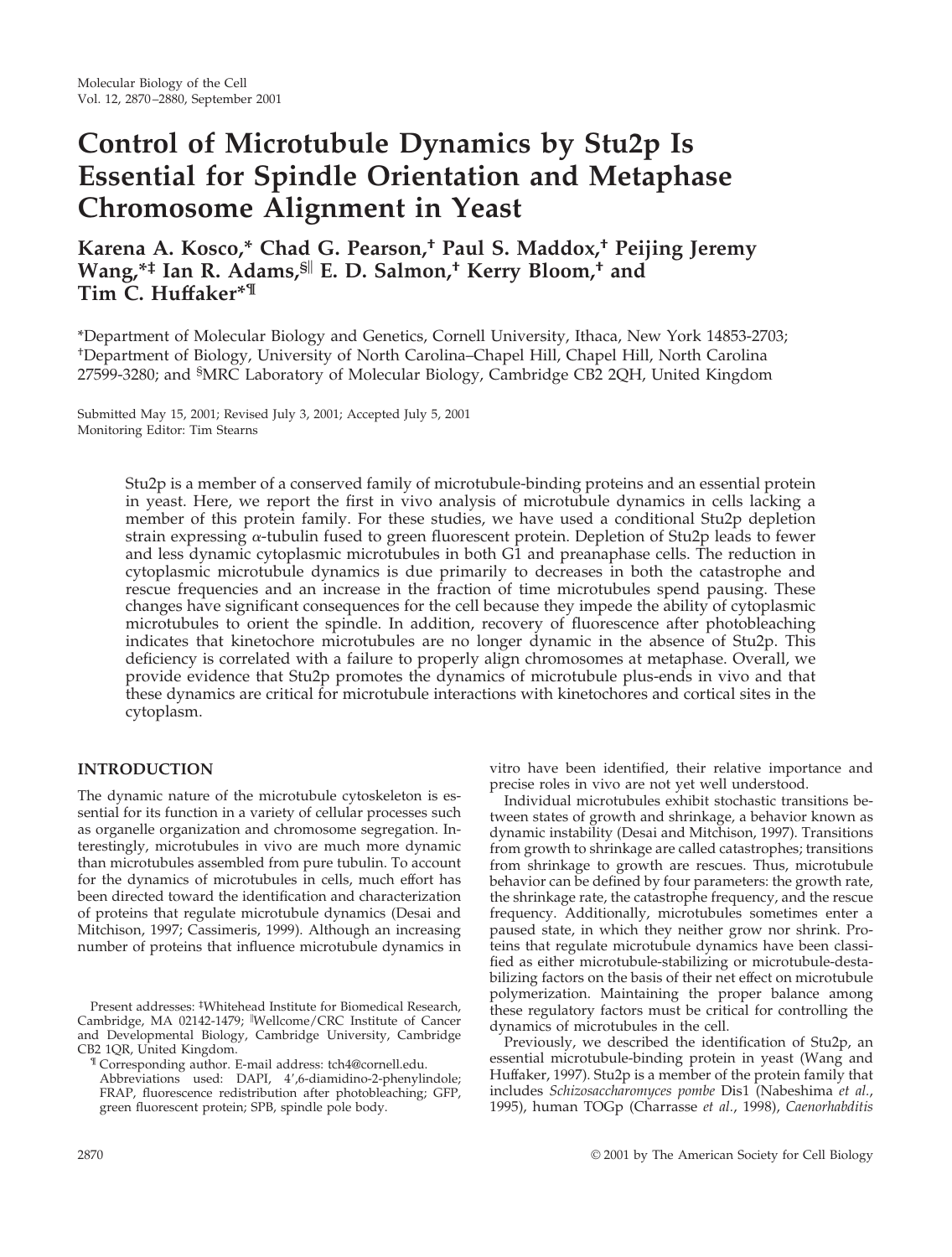#### **Table 1.** Yeast strains

| Strain            | Genotype                                                                                                                                                                                          | Source     |
|-------------------|---------------------------------------------------------------------------------------------------------------------------------------------------------------------------------------------------|------------|
| CUY <sub>25</sub> | MATa leu2-3,112 his3-Δ200 ura3-52 ade2                                                                                                                                                            | This study |
| CUY546            | MATa/MATα leu2-3,112/leu2-3,112 his3-Δ200/his3-Δ200 ura3-52/ura3-52 ade2/ADE2                                                                                                                     | This study |
| <b>CUY1046</b>    | MATa/MATα stu2-Δ1:: HIS3/STU2 leu2-3,112/leu2-3,112 his3-Δ200/his3-Δ200 ura3-52/ura3-52 ade2/ADE2                                                                                                 | This study |
| <b>CUY1070</b>    | MATa stu2-10::LEU2 leu2-3,112 his3-∆200 ura3-52                                                                                                                                                   | This study |
| <b>CUY1087</b>    | MATa stu2- $\Delta$ 1::HIS3 leu2-3,112 his3- $\Delta$ 200 ura3-52 (pWP98: P <sub>GAL1</sub> -STU2 URA3 CEN6 ARSH4)                                                                                | This study |
| <b>CUY1088</b>    | MATa stu2-10:: URA3 leu2-3,112 his3-Δ200 ura3-52                                                                                                                                                  | This study |
| <b>CUY1089</b>    | MATα stu2-10:: URA3 leu2-3,112 his3-Δ200 ura3-52 ade2-101                                                                                                                                         | This study |
| <b>CUY1090</b>    | MATa his3-Δ200 leu2-3,112 ura3-52                                                                                                                                                                 | This study |
| <b>CUY1097</b>    | MATa/MATα stu2-10:: URA3/stu2-10:: URA3 leu2-3,112/leu2-3,112 his3-Δ200/his3-Δ200 ura3-52/ura3-52<br>ADE2/ade2                                                                                    | This study |
| <b>CUY1142</b>    | $MAT\alpha$ stu2-13:: URA3 leu2 his3- $\Delta$ 200 ura3-52 lys2-801                                                                                                                               | This study |
| <b>CUY1143</b>    | MATa stu2-13:: URA3 leu2 his3- $\Delta$ 200 ura3-52 ade2-101                                                                                                                                      | This study |
| <b>CUY1147</b>    | MATa ura3-52 trp1- $\Delta$ 1 ade2-101 lys2-801 P <sub>ACE1</sub> -UBR1 P <sub>ACE1</sub> -ROX1 stu2 $\Delta$ :: URA3:: P <sub>ANB1</sub> -UB-R-STU2                                              | This study |
| <b>CUY1148</b>    | MATa ura3-52 trp1- $\Delta$ 1 ade2-101 lys2-801 P <sub>ACE1</sub> -UBR1 P <sub>ACE1</sub> -ROX1 ura3-52:: URA3                                                                                    | This study |
| <b>CUY1149</b>    | MATa mad2Δ:: URA3 leu2-3,112 ura3-52 his3-Δ200 ade2                                                                                                                                               | This study |
| <b>CUY1151</b>    | MATa stu2-10::LEU2 mad2 $\Delta$ ::URA3 leu2-3,112 ura3-52 his3- $\Delta$ 200                                                                                                                     | This study |
| <b>CUY1243</b>    | MATa ura3-52 trp1- $\Delta$ 1 ade2-101 lys2-801 P <sub>ACE1</sub> -UBR1 P <sub>ACE1</sub> -ROX1 stu2 $\Delta$ :: URA3:: P <sub>ANR1</sub> UB-R-STU2<br>$TUB1::TRP1::GFP-TUB1$                     | This study |
| <b>CUY1244</b>    | MATa ura3-52 trp1- $\Delta$ 1 ade2-101 lys2-801 P <sub>ACEJ</sub> -UBR1 P <sub>ACEJ</sub> -ROX1 ura3-52:: URA3 TUB1::TRP1::GFP-<br>TUB1                                                           | This study |
| <b>CUY1247</b>    | MATα leu2-3,112 ura3-52 his3-Δ200 STU2-GFP:: HIS5                                                                                                                                                 | This study |
| <b>CUY1257</b>    | $MAT\alpha$ stu2-10:: URA3 leu2 ura3-52 his3- $\Delta$ 200 trp1- $\Delta$ 1 ade2                                                                                                                  | This study |
| <b>CUY1258</b>    | $MAT\alpha$ stu2-10::LEU2 leu2 ura3-52 his3- $\Delta$ 200 trp1- $\Delta$ 1 lys2-801                                                                                                               | This study |
| <b>CUY1259</b>    | MATa stu2-10::LEU2 leu2 ura3-52 his3- $\Delta$ 200 trp1- $\Delta$ 1                                                                                                                               | This study |
| <b>CUY1260</b>    | MATa stu2-13:: URA3 leu2 ura3-52 his3- $\Delta$ 200 trp1- $\Delta$ 1 lys2-801                                                                                                                     | This study |
| KBY2660.1         | MATa ura3-52 trp1- $\Delta$ 1 ade2-101 lys2-801 P <sub>ACE1</sub> -UBR1 P <sub>ACE1</sub> -ROX1 stu2 $\Delta$ :: URA3:: P <sub>ANB1</sub> -UB-R-STU2<br>$cse4\Delta$ :: HPH (pKK1: Cse4-GFP TRP1) | This study |
| KBY9              | MATa dhc1:: HIS3 leu2 ura3 his3 ade1 met14                                                                                                                                                        | K. Bloom   |
| <b>DS615</b>      | MATα kip3- $\Delta$ 1:: HIS3 leu2-3,112 ura3-52 his3- $\Delta$ 200 trp1- $\Delta$ 1                                                                                                               | D. Roof    |
| <b>MAY2058</b>    | $MAT\alpha$ cin8 $\Delta$ :: LEU2 leu2-3,112 ura3-52 his3- $\Delta$ 200 lys2-801                                                                                                                  | M.A. Hoyt  |
| <b>MAY2059</b>    | MATa cin8Δ::LEU2 leu2-3,112 ura3-52 his3-Δ200 ade2-101                                                                                                                                            | M.A. Hoyt  |
| <b>MAY2079</b>    | $MAT\alpha$ kip1:: HIS3 leu2-3,112 ura3-52 his3- $\Delta$ 200 lys2-801                                                                                                                            | M.A. Hoyt  |
| MS524             | MATa kar3-101::LEU2 leu2-3,112 ura3-52 ade2-101                                                                                                                                                   | M. Rose    |
| MS2354            | $MAT\alpha$ kip2- $\Delta$ ::TRP1 leu2-3,112 ura3 trp1- $\Delta$ 1                                                                                                                                | M. Rose    |
| MS4306            | MATa kar9-Δ2:: HIS3 leu2-3,112 ura3-52 his3-Δ200 ade2-101                                                                                                                                         | M. Rose    |
| ZMY60             | MATa ura3-52 trp1- $\Delta$ 1 ade2-101 lys2-801 P <sub>ACE1</sub> -UBR1 P <sub>ACE1</sub> -ROX1                                                                                                   | K. Struhl  |

*elegans* ZYG-9 (Matthews *et al.*, 1998), *Drosophila* Msps (Cullen *et al.*, 1999), and *Xenopus* XMAP215 (Tournebize *et al.*, 2000). All of these proteins localize to the microtubuleorganizing center and spindle during mitosis. *dis1*, *zyg-9,* and *msps* mutations cause improper spindle formation and chromosome missegregation.

XMAP215 has been shown to have a direct effect on microtubule dynamics. XMAP215 promotes the polymerization of pure tubulin in vitro by increasing the growth rate without reducing catastrophes or stimulating rescues (Vasquez *et al.*, 1994). However, in *Xenopus* egg extracts, the primary function of XMAP215 is to suppress catastrophes. As XMAP215 has no intrinsic ability to suppress catastrophes, it has been proposed that the role in XMAP215 in extracts is to compete for access to microtubules with the microtubule-destabilizing protein XKCM1 (Tournebize *et al.*, 2000). These results highlight the commonly held belief that microtubule dynamics in cells are likely to be determined by the complex interplay of regulatory factors. Unfortunately, such complex regulation of microtubule dynamics has been difficult to study in intact cells.

In this study we present the first in vivo analysis of microtubule dynamics in cells lacking a member of this protein family. With the use of *stu2* mutant yeast cells expressing tubulin fused to green fluorescent protein (GFP; Carminati and Stearns, 1997; Shaw *et al.*, 1997b; Tirnauer *et al.*, 1999; Adames and Cooper, 2000), we show that Stu2p promotes the dynamics of cytoplasmic and spindle microtubules in *Saccharomyces cerevisiae*, contrary to the role of XMAP215 in *Xenopus* extracts. In addition, we show that the promotion of microtubule dynamics by Stu2p is required for proper spindle orientation and metaphase chromosome alignment.

#### **MATERIALS AND METHODS**

#### *Yeast Strains, Media, and Plasmids*

The yeast strains used are listed in Table 1. YPD and SD media were prepared as described (Sherman, 1991). To deplete Stu2p in *stu2cu* strains, cupric sulfate  $(CuSO<sub>4</sub>)$  was added to SD media to a final concentration of 500  $\mu$ M. Cells were treated with 3  $\mu$ g/ml  $\alpha$ -factor or 100 mM hydroxyurea for 2 h to arrest them in G1 or S phase, respectively.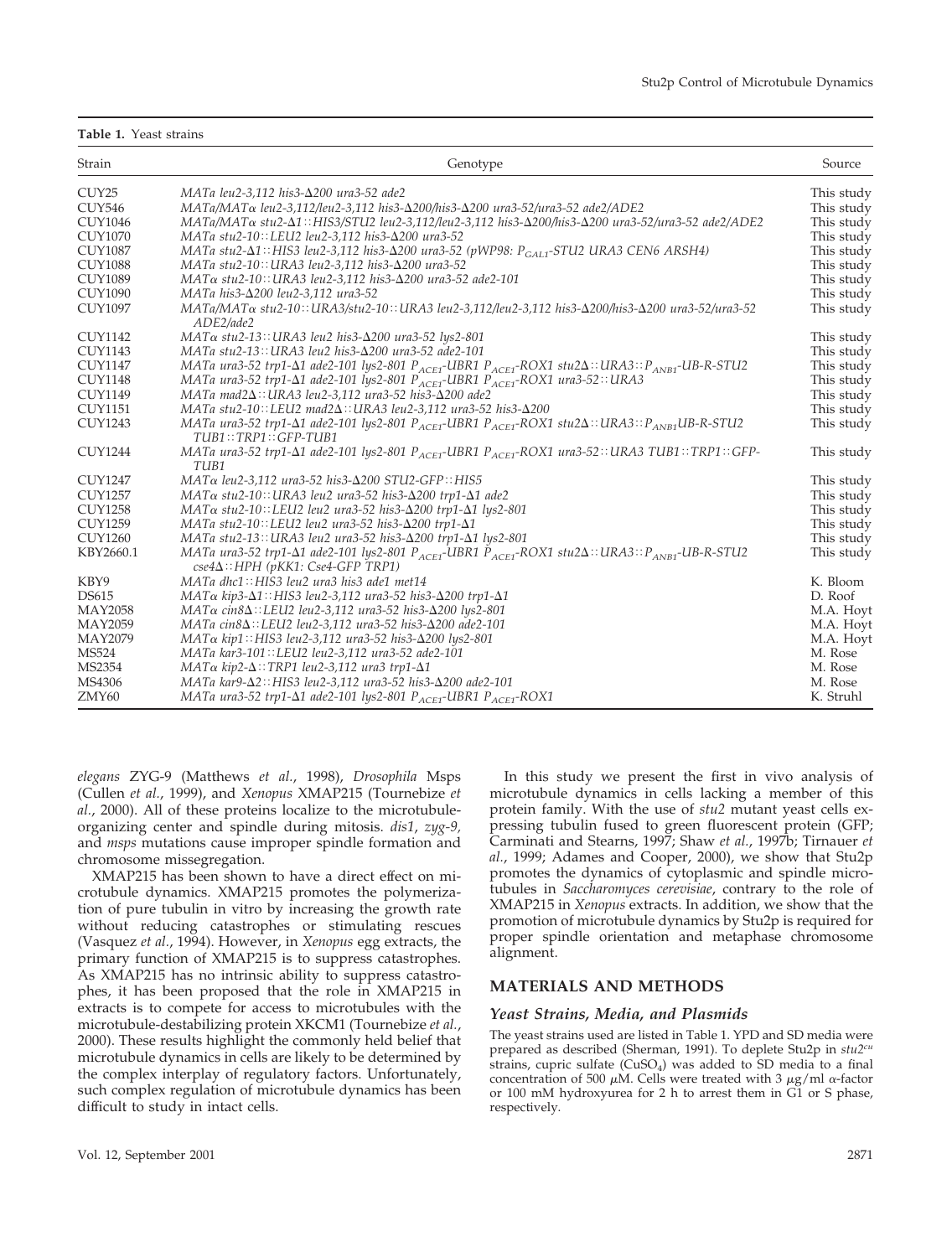The plasmid encoding GFP-Tub1p under control of the *TUB1* promoter, pAFS125 (Straight *et al.*, 1997), was a gift from Dr. Andrew Murray (Harvard University, Cambridge, MA). The *Kpn*I to *Not*I fragment of pAFS125 containing *GFP-TUB1* was ligated into *Kpn*I- and *Not*I-digested pRS404 to create pKAK101. pKAK101 was linearized with *Nsi*I and transformed into CUY1147 and CUY1148 to create CUY1243 and CUY1244, respectively. The plasmid encoding Cse4-GFP, pKK1 (Chen *et al.*, 2000), was a gift from Dr. Richard Baker (University of Massachusetts Medical School, Worcester).

## *GFP Tagging of Stu2p*

pYGFP, a gift from Brendan Cormack (Johns Hopkins School of Medicine, Baltimore), contains a version of GFP with codons optimized for usage in yeast (Cormack *et al.*, 1997). The *HIS5* gene from *S. pombe* was cloned into the *Bam*HI and *Eco*RI sites of pYGFP to create pHY181. The *yGFP::HIS5* sequence was amplified from pHY181 by PCR with the use of the forward primer 5'-GAATTG-AAAAAATGAAGGCCAAATCAAGACGGGAAGGGACAACCA - GGACGATGTCTAAAGGTGAAGAAT-3' and the reverse primer 5'-TCAAGTTGAAGACTATATATTTTATTGAGTTTATGTTATGGG-GAGGCTACCTGGATGGCGGCGTTAGTAT. The resulting DNA fragment contained 50 bp of sequence immediately upstream of the *STU2* stop codon followed by *yGFP*, *HIS5*, and then 50 bp of *STU2* sequence beginning 3 bp downstream of the stop codon. This fragment was transformed into the diploid yeast strain CUY546 to fuse GFP to the C-terminal end of the chromosomal *STU2* gene. One His<sup>+</sup> transformant was sporulated and dissected to generate CUY1247.

## *Stu2p Depletion Strain*

We created a yeast strain in which, upon addition of copper, there is a simultaneous repression of *STU2* mRNA synthesis and degradation of Stu2p (Moqtaderi *et al.*, 1996). Briefly, a 404-bp fragment of the *STU2* gene (beginning with ATG) was subcloned into the *Spe*I site of the ZM168 polylinker producing pKAK59. pKAK59 was digested with *Kpn*I and *Xba*I, and the resulting *PANB1-Ub-R-STU2* fragment was ligated into the same sites of pRS406 (Sikorski and Hieter, 1989). The resulting plasmid, pKAK60 was linearized with *Hin*dIII, transformed into ZMY60, and plated onto selective media. Integrating linearized pRS406 into ZMY60 created the control strain  $(CUY1148)$ . The Ura<sup>+</sup> transformants were then tested for copper sensitivity by comparing their growth with CUY1148 on SD plates containing  $\text{CuSO}_4$  at 250 or 500  $\mu$ M. One Ura<sup>+</sup> transformant was selected (CUY1147) that was inviable on SD plates containing 500  $\mu$ m CuSO<sub>4</sub>, a concentration that allowed growth of CUY1148.

## *stu2 Temperature-Sensitive Mutants*

STU2 was amplified by PCR with primers 5'-GGGACCAAATAG-CATTAC-3' and 5'-GTGCAGTGTGCTTATCTC-3' under mutagenic conditions with the use of 7 mM MgCl<sub>2</sub> (Muhlrad *et al.*, 1992). PCR products were digested with *Bam*HI and *Sph*I and ligated into the larger *Bam*HI-*Sph*I fragment of pS2 (*stu2–1 LEU2 CEN6 ARSH4*; Wang and Huffaker, 1997). To screen for conditional-lethal mutants, the library was transformed into the haploid strain CUY1087 whose viability is dependent on the expression of the plasmid-borne *STU2* from the *GAL1* promoter. Leu<sup>+</sup> transformants were screened for conditional lethality on YPD plates at various temperatures.

# *Stu2p Antibody and Western Blots*

The 1.16-kb *Kpn*I fragment from pWP82 (Wang and Huffaker, 1997) was cloned into the *Kpn*I site of pQE-31 (QIAGEN Inc., Chatsworth, CA) to make pWP86; this construct encodes a polypeptide containing the 385 carboxy-terminal amino acids of Stu2p fused to the  $His<sub>6</sub>$ tag. The 44-kDa fusion protein was expressed in *Escherichia coli* strain M15 and purified on  $Ni^{2+}$ -NTA resin under denaturing conditions. Rabbit antiserum to this polypeptide was produced by the Center for Research Animal Resources at Cornell University (Ithaca, NY).

Total yeast extracts were made by grinding cells that had been rapidly frozen in liquid nitrogen (Sorger *et al.*, 1994). Forty micrograms of total protein was resolved by SDS-PAGE and then transferred to nitrocellulose. The rabbit polyclonal anti-Stu2p antibody was used at a 1:5000 dilution. The secondary antibody, HRP-conjugated donkey anti-rabbit (Amersham Pharmacia Biotechnology, Piscataway, NJ) was used at a 1:10,000 dilution and was visualized with the use of an enhanced chemiluminescence system (Amersham Pharmacia Biotechnology).

# *Fluorescence Microscopy and Image Analysis*

Indirect immunofluorescence was performed as described previously (Pasqualone and Huffaker, 1994). Rat monoclonal anti-yeast -tubulin antibody, YOL1/34 (Kilmartin *et al.*, 1982), was provided by J. Kilmartin (Medical Research Council, Cambridge, United Kingdom). Fluorescein goat anti-rat secondary antibody was purchased from Cappel Research Products (Durham, NC). 4',6-diamidino-2-phenylindole (DAPI) staining of DNA was done as described previously (Sullivan and Huffaker, 1992). Laser photobleaching of GFP-Tub1p in live cells and statistical analysis of FRAP was performed as described previously (Maddox *et al.*, 2000).

Time-lapse analysis of live cells was performed on cells grown at 23 $\degree$ C in SD media supplemented with adenine, lysine, and CuSO<sub>4</sub>. Slides were prepared and images captured as described by Shaw *et al.* (1997a). Time lapse series were acquired at 10 or 20 s intervals. The  $2 \times 2$  binned images were acquired in Z-series either five planes  $0.75$   $\mu$ m apart or six planes  $0.5$   $\mu$ m apart. At each time point, we measured the length of the microtubule in the *x–y* plane (A); its height in the *z*-axis (B) was determined by counting the number of planes containing an in-focus portion of the microtubule. The total length of the microtubule at each time point was then calculated to be  $\bar{C}$ , where  $A^2 + B^2 = C^2$ .

Linear regression analysis was used to obtain rates of microtubule growth and shrinkage. Growth and shrinkage events were defined by a line with an  $R^2$  value of  $\geq 0.85$  and a net change in length of  $\geq$ 0.5  $\mu$ m. Pauses were defined as events that lasted  $\geq$ 30 s in which no significant growth or shrinkage occurred. Catastrophes were defined as transitions to shrinkage after a growth or pause; rescues were defined as transitions to growth after a shrinkage or pause. The frequencies of catastrophe and rescue were calculated by dividing the total number of events by the total time that all microtubules spent pausing and growing or pausing and shrinking, respectively.

Variations around mean values are given as SDs. Comparisons of statistical significance were by unpaired *t* test.

# **RESULTS**

# *Depletion of Stu2p Causes a Mitotic Arrest*

An *stu2* conditional depletion strain was constructed based on the methods first described by Moqtaderi *et al.* (Moqtaderi *et al.*, 1996). Addition of copper ions to the medium causes simultaneous repression of *STU2* mRNA synthesis and degradation of Stu2p; hence, we refer to this strain as *stu2cu*. In this strain, *ROX1* and *UBR1* are under control of a tightly regulated copper-inducible promoter. *UBR1* encodes the N-end recognition component of the ubiquitin degradation pathway. Rox1p is a transcriptional repressor of the *ANB1* gene. The *STU2* gene is replaced by a derivative that contains an N-end rule recognition signal for rapid ubiquitin-dependent degradation and is driven by the *ANB1* promoter. In the absence of copper, neither the repressor nor the protein degradation system is active, and Stu2p is expressed. Addition of copper sulfate activates both systems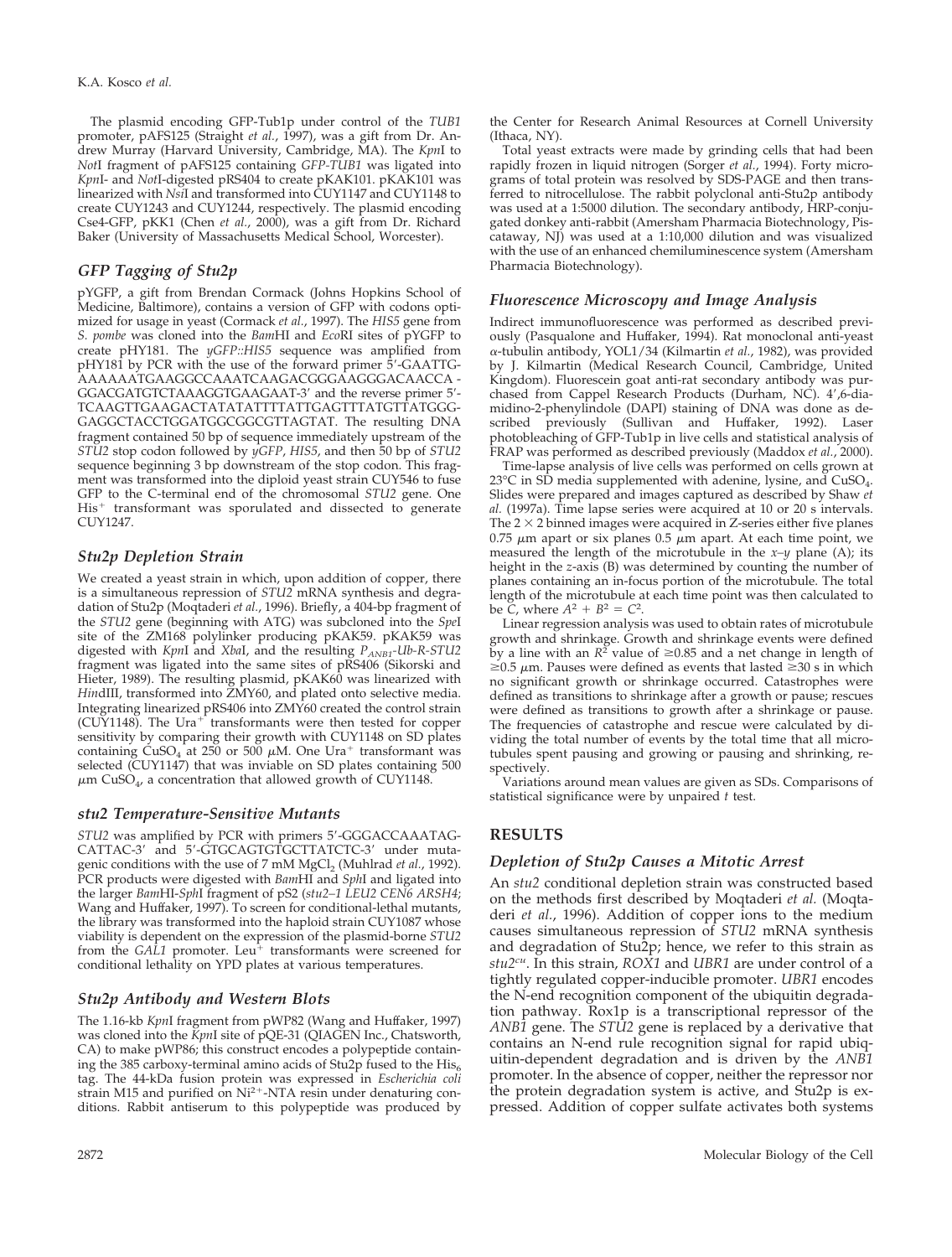

**Figure 1.** Phenotype of Stu2p-depleted cells. (A) Time course of Stu2p depletion. *STU2* (CUY1148) and *stu2cu* (CUY1147) cells were diluted into copper-containing media for the time (h) indicated above each lane. Equal amounts of protein extract were subjected to SDS-PAGE followed by immunoblotting with the use of anti-Stu2p antibody. Note that in the construction of the *stu2cu* strain, an HA epitope tag is fused to the N-terminus of Stu2p. (B) *stu2cu* (CUY1147) cells after 4 h copper-containing medium. Left, DIC; middle, DAPI staining of DNA; right, immunofluorescence with the use of Tub2p antibody. Bar, 4  $\mu$ m. (C) DNA content of *stu2<sup>cu</sup>* cells. CUY1243 cells were grown asynchronously at 23°C and shifted into copper-containing medium for the times indicated. The DNA content of individual cells was determined by flow cytometry (Haase and Lew, 1997).

and causes a decrease in Stu2p levels. Stu2p is undetectable in *stu2<sup>cu</sup>* cells by 2 h after addition of copper (Figure 1A). Cells lacking Stu2p arrest in mitosis. After 6 h of growth at 23°C in copper-containing medium, most of the cells were large budded (74%) and contained replicated but unsegregated chromosomes (Figure 1, B and C). Immunofluorescence microscopy with the use of anti- $\alpha$ -tubulin antibody showed that most of these cells  $(>80%)$  possessed preanaphase spindles (Figure 1B).



**Figure 2.** Analysis of spindles in *stu2cu* cells expressing GFP-Tub1p. (A–F) DIC (left) and GFP-Tub1p fluorescence of microtubules (right) in *STU2* (CUY1244) and *stu2cu* cells (CUY1243). (A) Preanaphase spindle in *STU2* cell; (B and C) similar short spindles in  $stu2^{cu}$  cells. (D) Elongated  $\sim$ 3- $\mu$ m spindle in *STU2* cell; (E and F)  $\sim$ 3- $\mu$ m spindles in *stu*2<sup>*cu*</sup> cells. (G) Time-lapse images taken at 1-min intervals of a *stu2cu* cell showing a spindle breaking down before reaching full length. Spindle breakage occurs in the panel labeled with the asterisk. Bars, 2  $\mu$ m.

We analyzed spindles in live *STU2* and *stu2cu* cells expressing GFP-Tub1p that were grown in copper-containing medium for at least 4 h (Figure 2). The average length of the preanaphase spindles in *STU2* cells (Figure 2A) was 1.25  $\pm$  0.28  $\mu$ m (n = 43). The average length of preanaphase spindles in large-budded *stu2cu* cells (Figure 2, B and C) was  $1.08 \pm 0.28 \mu m$  (n = 52), a small but statistically significant difference in spindle length ( $p =$ 0.004 by unpaired *t* test). In addition, 15% of *stu2cu* largebudded cells contained partially elongated spindles up to 5.0  $\mu$ m in length. However, none possessed fully elongated anaphase spindles, typically 8–10  $\mu$ m in length in *STU2* cells. In contrast to the GFP fluorescence of *STU2* spindles (Figure 2D), which is relatively uniform along their lengths, the fluorescence of 3–5  $\mu$ m spindles in *stu2<sup>cu</sup>* cells was brightest at the poles and gradually diminished away from the poles (Figure 2, E and F). These *stu2cu* spindles would occasionally bend and eventually break despite failing to elongate more than half the length of a normal anaphase spindle (Figure 2G).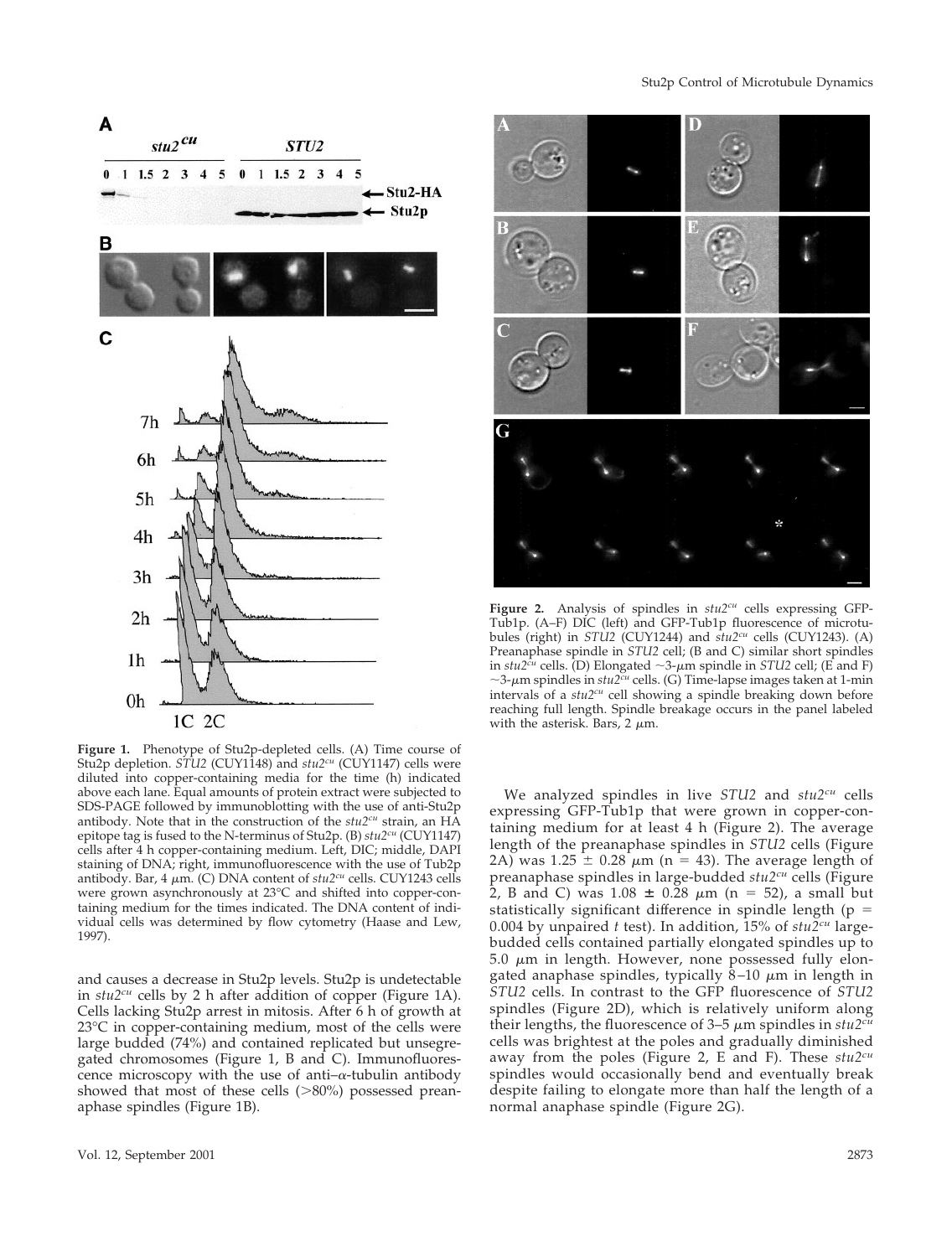

**Figure 3.** Cytoplasmic microtubule number and spindle orientation. (A) Asynchronous *STU2* (CUY1244) and *stu2cu* (CUY1243) cells were shifted into copper-containing media for 4 h. Cytoplasmic microtubules were visualized by GFP-Tub1p fluorescence. (B) Asynchronous  $stu2^{cu}$  (CUY1243) cells and hydroxyurea-arrested *STU2* (CUY1244) cells were shifted into copper-containing media for 4 h. GFP-Tub1p was visualized in live cells, and images were collected of budded cells containing short spindles. The spindle angle was calculated as the angle between a straight line drawn through the mother-bud neck axis and a second line drawn through the spindle. Spindle distance is the distance between the budproximal end of the spindle and the bud neck.

## *Cells Lacking Stu2p Contain Fewer Cytoplasmic Microtubules*

We counted the number of cytoplasmic microtubules in live *STU2* and *stu2cu* cells expressing GFP-Tub1p that were grown in copper-containing medium for at least 4 h. *stu2cu* cells contained on average just over half the number of cytoplasmic microtubules as *STU2* cells (Figure 3A). In unbudded G1 cells that contain a single SPB, *STU2* and *stu2<sup>cu</sup>* cells had an average of 2.6  $\pm$  0.8 and 1.5  $\pm$  1.2 cytoplasmic microtubules per cell, respectively ( $n = 63$ ,  $44$ ;  $p < 0.001$ ). In cells that contained preanaphase spindles and two SPBs, the *STU2* and *stu2cu* cells had an average of 1.9  $\pm$  0.7 and 1.1  $\pm$  1.0 microtubules per cell, respectively (n = 44, 55; p < 0.001). Significantly, 18% of unbudded *stu2cu* cells and 31% of *stu2cu* cells with preanaphase spindles contained no cytoplasmic microtubules. In contrast, every *STU2* cell we examined contained at least one cytoplasmic microtubule.

We did not find a statistically significant difference between cytoplasmic microtubule lengths in *STU2* and *stu2cu* cells. The average length of cytoplasmic microtubules in unbudded cells was  $1.3 \pm 0.6$   $\mu$ m for *STU2* cells and  $1.4 \pm$ 0.8  $\mu$ m for *stu2<sup>cu</sup>* cells (n = 73, 61). For cells that contained spindles, the average cytoplasmic microtubule length was  $1.3 \pm 0.7 \mu$ m for *STU2* cells and  $1.4 \pm 1.1 \mu$ m for *stu2<sup>cu</sup>* cells  $(n = 62, 61)$ .



**Figure 4.** Cytoplasmic microtubule dynamics in *STU2* (CUY1244) and *stu2cu* (CUY1243) cells expressing GFP-Tub1p. (A) Cytoplasmic microtubules in a single *STU2* G1 cell. Images show two-dimensional projections of Z-focal plane series at 20-s intervals. One microtubule (arrow) grew throughout this time course. A second (arrowhead) grew and then shrank back to the SPB. The SPB is located in the lower left corner. Bar, 1  $\mu$ m. (B) Plots were constructed from measurements of cytoplasmic microtubule length (see MATERIALS AND METHODS) versus time for G1 (left panels) and preanaphase (right panels) cells.

## *Cytoplasmic Microtubules Are Less Dynamic in Stu2p-depleted Cells*

Cytoplasmic microtubule dynamics were measured in live *STU2* and *stu2cu* cells expressing GFP-Tub1p after growth on copper-containing medium for at least 3 h (Figure 4A). We analyzed both G1 cells that lacked spindles and preanaphase cells that contained short bipolar spindles. Because the *stu2cu* population lacked cells with long anaphase spindles, we did not analyze anaphase cells in the *STU2* population. Representative microtubule life history plots are shown in Figure 4B, and the data described in this section are listed in Table 2.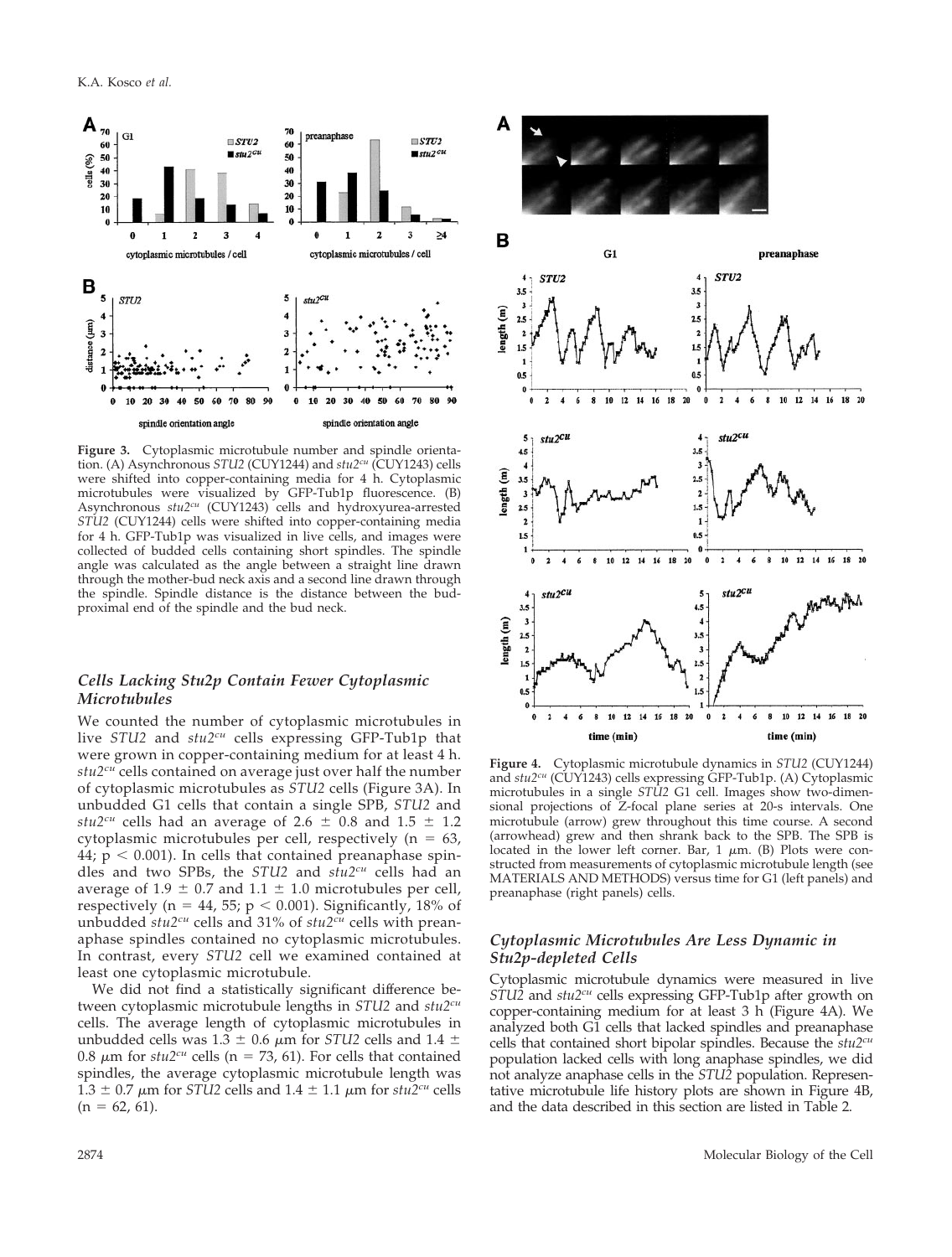| <b>Table 2.</b> Cytopiasmic interotubule dynamics |                      |                      |                      |                      |  |  |  |
|---------------------------------------------------|----------------------|----------------------|----------------------|----------------------|--|--|--|
|                                                   | G1                   |                      | Preanaphase          |                      |  |  |  |
|                                                   | STU <sub>2</sub>     | $stu2^{cu}$          | STU <sub>2</sub>     | stu2cu               |  |  |  |
| Rates $(\mu m/min)$                               |                      |                      |                      |                      |  |  |  |
| Growing                                           | $0.79 \pm 0.38$ (17) | $0.63 \pm 0.45$ (21) | $0.86 \pm 0.37$ (22) | $1.00 \pm 0.48$ (19) |  |  |  |
| Shrinking                                         | $1.55 \pm 1.08$ (20) | $0.85 \pm 0.57$ (24) | $1.36 \pm 0.58$ (26) | $1.28 \pm 0.51$ (23) |  |  |  |
| Frequencies (event/s)                             |                      |                      |                      |                      |  |  |  |
| Catastrophe                                       | 0.0071(20)           | 0.0035(22)           | 0.0085(20)           | 0.0054(21)           |  |  |  |
| Rescue                                            | 0.0063(13)           | 0.0030(18)           | 0.0092(18)           | 0.0038(14)           |  |  |  |
| Event durations (min)                             |                      |                      |                      |                      |  |  |  |
| Growing                                           | $1.99 \pm 1.56$ (17) | $2.40 \pm 1.83$ (21) | $1.44 \pm 0.87$ (22) | $1.49 \pm 1.13$ (19) |  |  |  |
| Shrinking                                         | $1.05 \pm 0.72$ (20) | $1.90 \pm 1.34$ (24) | $0.96 \pm 0.54$ (26) | $1.08 \pm 0.52$ (23) |  |  |  |
| Pausing                                           | $1.48 \pm 0.95$ (9)  | $2.12 \pm 1.78$ (26) | $1.53 \pm 1.57$ (5)  | $1.91 \pm 1.95$ (19) |  |  |  |
| Event length changes $(\mu m)$                    |                      |                      |                      |                      |  |  |  |
| Growing                                           | 1.57                 | 1.51                 | 1.24                 | 1.49                 |  |  |  |
| Shrinking                                         | 1.63                 | 1.62                 | 1.31                 | 1.38                 |  |  |  |
| Total times $(\%)$                                |                      |                      |                      |                      |  |  |  |
| Growing                                           | 47                   | 33                   | 48                   | 31                   |  |  |  |
| Shrinking                                         | 30                   | 30                   | 38                   | 27                   |  |  |  |
| Pausing                                           | 19                   | 36                   | 12                   | 40                   |  |  |  |
| Dynamicity (dimers/s)                             | 18.18                | 9.95                 | 23.60                | 15.81                |  |  |  |

## **Table 2.** Cytoplasmic microtubule dynamics

For *STU2* cells in G1, 8 time-lapse sequences lasting a total of 4,274 s were obtained; in preanaphase, 11 time-lapse sequences lasting a total of 3911 s were obtained. For *stu2cu* cells in G1, 14 time-lapse sequences lasting a total of 9123 s were obtained; in preanaphase, 12 time-lapse sequences lasting a total of 5465 s were obtained. Event rates and durations are average values ± SD. Values in parentheses are the number of events. Event length changes equal mean event rates times mean event durations.

The dynamic properties of cytoplasmic microtubules in *STU2* cells were similar in G1 and preanaphase cells. There was no statistically significant difference in the growth or shrinkage rates of microtubules between G1 and preanaphase cells. Both the catastrophe and rescue frequencies were slightly higher in preanaphase cells.

Stu2p depletion did not have a dramatic effect on the growth or shrinkage rates of cytoplasmic microtubules. The only statistically significant rate difference between *STU2* and *stu2cu* cells was in the shrinkage rates observed in G1 ( $p = 0.014$ ). This latter rate was 1.8-fold lower in  $stu2<sup>cu</sup>$  cells  $(0.85 \text{ vs. } 1.55 \text{ }\mu\text{m/min} \text{ in } STU2 \text{ cells})$ . Similarly, the average duration of growth and shrinkage events in *STU2* and *stu2cu* cells were not significantly different, with the exception again of shrinkage events in G1 cells ( $p = 0.011$ ). The average duration of these latter events was 1.8-fold greater in *stu2cu* cells (1.90 min vs. 1.05 min in *STU2* cells). This increase in duration compensated for the decrease in rate so that average length change of shrinkage events in G1 was nearly identical in *STU2* and  $stu2^{cu}$  cells (1.63 vs. 1.62  $\mu$ m, respectively).

In contrast with the above parameters, there was a consistent difference in the transition frequencies of cytoplasmic microtubules in *STU2* and *stu2cu* cells. During G1, the catastrophe frequency was 2-fold lower in *stu2cu* cells (0.0035/s vs. 0.0071/s in *STU2* cells) and the rescue frequency 2.1-fold lower (0.0030/s vs. 0.0063/s in *STU2* cells). In preanaphase *stu2cu* cells, the catastrophe frequency was 1.6-fold lower (0.0054 vs. 0.0085 in *STU2* cells) and the rescue frequency 2.4-fold lower (0.0038 vs. 0.0092 in *STU2* cells). Microtubules in *stu2cu* cells also exhibited a marked increase in the amount of time spent in the paused state. In G1, microtubules in *stu2cu* cells spent 36% of the time pausing compared with

19% for microtubules in *STU2* cells. During preanaphase, microtubules in *stu2cu* cells spent 40% of the time pausing compared with 12% for microtubules in *STU2* cells.

Dynamicity is a measure of the mean rate of tubulin exchange on microtubules and is equivalent to the number of tubulin dimers gained or lost per second (Toso *et al.*, 1993). Differences in dynamicity between microtubules in *STU2* and *stu2cu* cells reflects differences in their growth and shrinkage rates as well as differences in the fraction of time spent growing and shrinking. During G1, the dynamicity of cytoplasmic microtubules in *stu2cu* cells was 10 dimers/s, 1.8-fold lower than the *STU2* rate of 18 dimers/s. In preanaphase cells, the dynamicity of cytoplasmic microtubules in *stu2cu* cells was 16 dimers/s, 1.5-fold lower than the *STU2* rate of 24 dimers/s.

In summary, Stu2p depletion produces microtubules that are significantly less dynamic, with less frequent catastrophes and rescues, and more time spent in pauses. Taken together, these results indicate that Stu2p promotes dynamics of cytoplasmic microtubules in vivo.

## *Stu2p Depletion Causes a Spindle Orientation Defect*

In yeast, cytoplasmic microtubules are required to orient the spindle in a two-step process (Stearns, 1997; Bloom, 2000). Before anaphase, the spindle moves to the bud neck and becomes oriented along the mother-bud axis, a process involving actin cables, Myo2p, Kar9p, Bim1p, and Kip3. At anaphase onset, the spindle traverses the bud neck in a second process involving the dynein heavy chain protein, Dhc1p. These steps are partially redundant; either one is sufficient for cell viability, but loss of both results in lethality.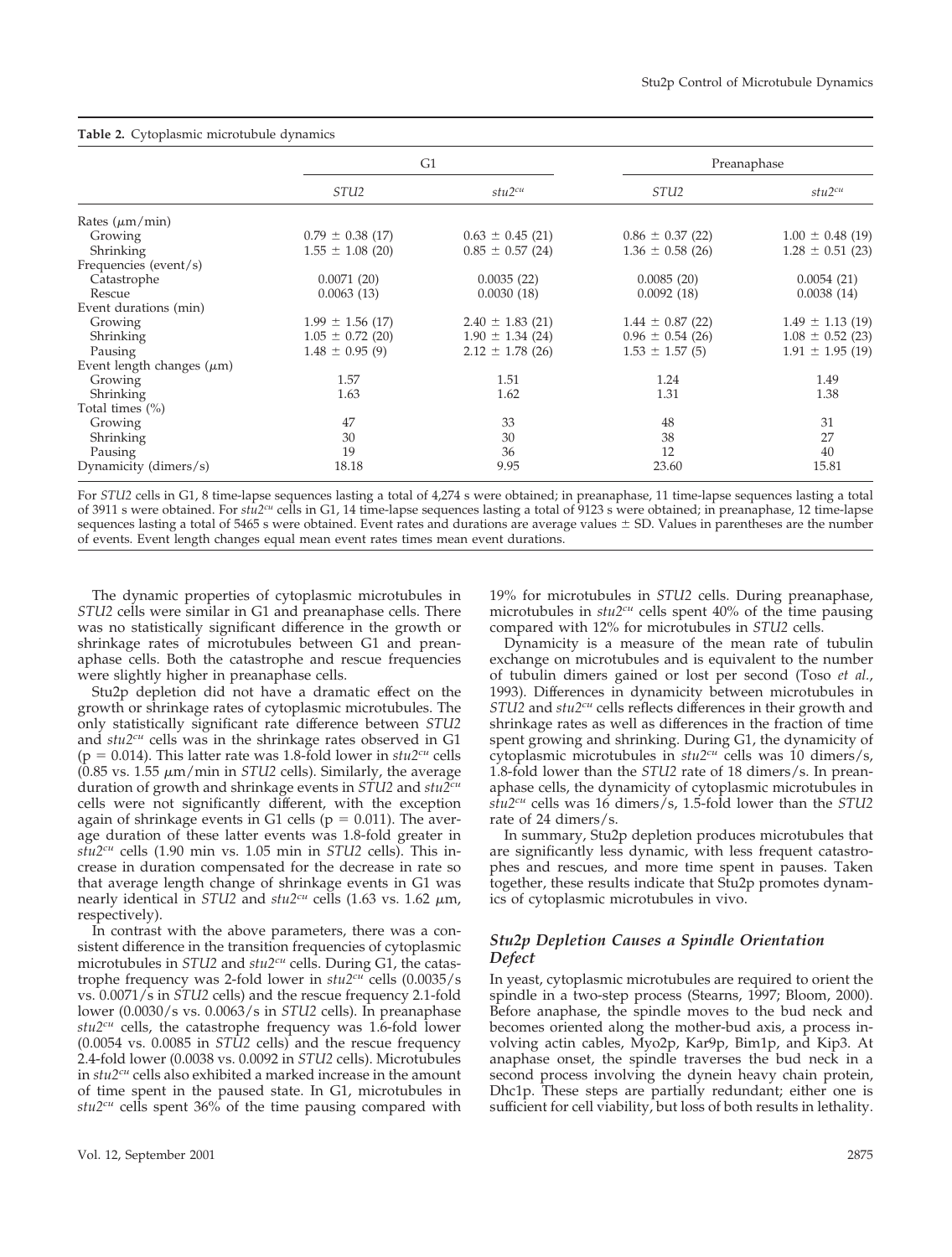As cells lacking Stu2p contain fewer and less dynamic cytoplasmic microtubules, we asked whether these changes affect the ability of cytoplasmic microtubules to orient spindles. We grew *stu2cu* cells expressing GFP-Tub1p in coppercontaining medium for at least 4 h and obtained random images of spindles in live cells. As a control, *STU2* cells expressing GFP-Tub1p were treated with hydroxyurea to arrest them with preanaphase spindles. We measured the distance of the closest end of the spindle to the mother-bud neck and the angle of the spindle relative to the mother-bud axis (Figure 3B). The position and angle of preanaphase spindles appeared random in *stu2cu* cells. The mean spindleto-bud neck distance was  $2.2 \pm 1.1 \mu m$  in  $stu2^{cu}$  cells vs.  $1.0 \pm 0.5 \ \mu m$  in *STU2* cells (n = 98, 117; p  $<$  0.001). The mean spindle orientation angle was  $53 \pm 25^\circ$  in  $stu2^{cu}$  cells vs. 22  $\pm$  $19^{\circ}$  in *STU2* cells (n = 98, 117; p < 0.001).

The defect observed in  $stu2<sup>cu</sup>$  cells is indicative of a block in the early pathway of spindle orientation. Genetic experiments, with the use of two temperature-sensitive alleles of *STU2*, *stu2–10* and *stu2–13*, were consistent with this interpretation. *stu2–10* and *stu2–13* strains were crossed to strains containing either a deletion of *KAR9* (*kar9*Δ) or *DHC1* (*dhc1*-), and the double mutants were analyzed. Both *stu2–10 kar9*∆ and *stu2–13 kar9*∆ double mutants grew well. However, a large fraction of the  $stu2-10$  dhc1 $\Delta$  and  $stu2-13$  $dhc1\Delta$  double mutant spores were inviable (30% and 60%, respectively) and those that were viable grew slowly. Because only cells compromised in both pathways display growth defects, these results are consistent with Stu2p playing a role in the early Kar9p-dependent pathway for spindle orientation.

#### *Kinetochore Microtubules Are Less Dynamic in Stu2p-depleted Cells*

The haploid *S. cerevisiae* spindle contains 16 kinetochore microtubules originating from each SPB, one for each of the 16 sets of duplicated chromosomes. Each SPB also nucleates  $\sim$ 4 polar microtubules that interdigitate with their counterparts from the opposite pole (Winey *et al.*, 1995). This high density of microtubules makes it impossible to observe the dynamics of individual microtubules in the spindle. Instead, we have used fluorescence redistribution after photobleaching (FRAP) as a measure of spindle microtubule dynamics. In a previous study, Maddox *et al.* (2000) provided evidence that FRAP of yeast preanaphase spindles is a measure of kinetochore microtubule dynamics. Kinetochore microtubule turnover is likely due to the growth and shortening of these microtubules, coupled to oscillations of the chromosomes along the length of the spindle.

Preanaphase spindles labeled with GFP-Tub1p in the *stu2cu* strain were photobleached before and after Stu2p depletion. Control cells exhibited fluorescence recovery of 64  $\pm$  9% of the bleached region after 266  $\pm$  7 s (n = 4; Figure 5, A and C) with a half-life of  $\sim 60$  s, similar to previous experiments with the use of wild-type cells (Maddox *et al.*, 2000). The 36% incomplete recovery in these cells is due to photobleaching of a significant fraction of the cellular tubulin. Interestingly, spindles bleached in cells lacking Stu2p recovered fluorescence to only  $10 \pm 7\%$  after  $234 \pm 49$  s (n = 9; Figure 5, B and C). Because of the low percentage of recovery, a half time for recovery could not be accurately



**Figure 5.** FRAP of *stu2cu* spindles. (A) FRAP of a control cell (CUY1243 grown without copper). (B) FRAP of a cell lacking Stu2p (CUY1243 grown with copper). In both A and B, the 0 s time point shows the spindle before laser exposure. Time point 5 s shows the same spindle for each condition after a laser pulse. The cell was followed by 3D time-lapse imaging for a total of 5 min. The control spindle shows fluorescence recovery of the targeted region of the spindle (A, black arrows). However, the bleached region of the Stu2p-depleted spindle (B, black arrows) displays attenuated recovery. (C) Quantitation of the fluorescence recovery of a cell lacking Stu2p (dotted lines) and a control cell (solid lines). Bleached (squares) and unbleached (triangles) half spindles of a control cell. Bleached (crosses) and unbleached (stars) half spindles of a Stu2pdepleted cell.

calculated. These data indicate that spindle microtubule dynamics are substantially attenuated in the absence of Stu2p.

## *Stu2p Depletion Inhibits Metaphase Chromosome Alignment*

Kinetochore microtubule dynamics are believed to be essential for chromosome capture and alignment. Because cells lacking Stu2p contain less dynamic kinetochore microtubules, we tested whether this decrease in dynamics affects chromosome alignment. In *S. cerevisiae* chromatin arms remain associated until anaphase, but the centromere-proxi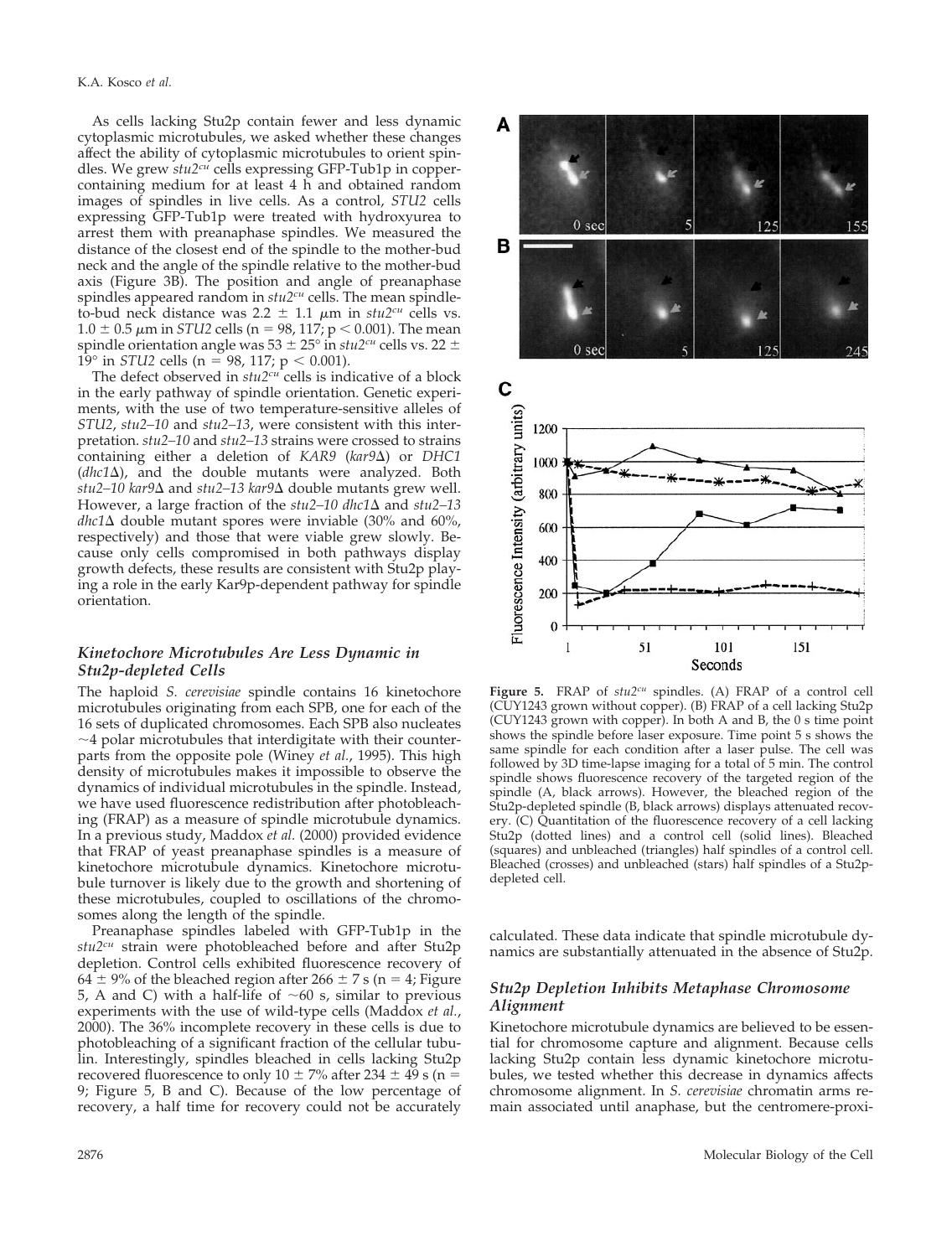**Figure 6.** Centromere localization in *stu2cu* cells. Population counts of Cse4-GFP fluorescence morphologies in control cells (KBY2660.1 grown without copper) and cells lacking Stu2p (KBY2660.1 cells grown with copper for 5 h) determined by acquiring single time-point optical Z-series images. A representative image of each phenotype observed is displayed in the figure, and the percentages of cells in each category are indicated. Cell counts represent the average of four separate experiments. Bar,  $2 \mu m$ .



mal chromatin is stretched apart into two distinct clusters during metaphase (Goshima and Yanagida, 2000; He *et al.*, 2000; Tanaka *et al.*, 2000; Pearson *et al.*, 2001). This stretched chromatin indicates the presence of poleward pulling forces on the centromeres and provides strong evidence for the existence of tension along the length of the spindle.

We determined the localization of centromeres in *stu2cu* cells expressing Cse4-GFP, a histone H3-like protein that is specifically present at all centromeres (Meluh *et al.*, 1998; Chen *et al.*, 2000). Before depletion of Stu2p, 50% of the large-budded cells exhibited metaphase centromere conformations, characterized by two distinctly separated but clustered foci representing the separated sister centromeres (Figure 6). Forty-two percent exhibited anaphase configurations characterized by two more widely separated  $(>=2 \mu m)$  centromere foci.

After Stu2p depletion most of the large-budded *stu2cu* cells contained preanaphase spindles (see above), but only 48% contained two distinguishable centromere foci (Figure 6). Thirty-one percent contained a single focused cluster, and 21% contained a single elongated cluster, defined as a linear array of  $\sim$ 1  $\mu$ m with signals of variable intensity along its length. These single cluster morphology classes are distinct from the normal metaphase conformation of two distinguishable foci and indicate either a lack of chromosome attachment or attachment in the absence of force to stretch the centromeres apart. The normal metaphase conformation was observed in only 29% of the *stu2cu* cells. Approximately 18% of *stu2<sup>cu</sup>* cells had clusters of fluorescence separated by 2–4  $\mu$ m, corresponding well to the fraction of partially elongated spindles (15%) observed with the use of GFP-Tub1p fluorescence. Only 1% of the cells had foci separated by  $>$ 4  $\mu$ m. In summary, Stu2p-depletion causes a significant increase in metaphase chromosome misalignment.

## *Stu2p Localizes to the Spindles, SPBs, and Cytoplasmic Microtubules*

We previously described the localization of Stu2-GFP in living cells (Wang and Huffaker, 1997). We reexamined this localization with more sensitive image analysis tools and with the use of a haploid strain in which the endogenous *STU2* gene had been replaced with a single copy of *STU2- GFP* under control of the *STU2* promoter. Consistent with our previous results, Stu2-GFP fluorescence was concentrated at the spindle pole in all cells at every stage in the cell cycle (Figure 7, A–F). With the more sensitive techniques, Stu2p fluorescence was also seen in a discontinuous manner along the lengths of fibers, presumably cytoplasmic microtubules, in 90% of the unbudded cells. Often the most distal spot was located near the cell cortex and likely represented the tip of the cytoplasmic microtubule, equivalent to the plus end (Figure 7, A and B). In cells with spindles,  $\langle 50\% \text{ con-}$ tained any cytoplasmic staining; this usually occurred as a single dot near the SPB (Figure 7C). Stu2p was located mostly at the poles of short bipolar spindles; in a few cases



**Figure 7.** Stu2-GFP localization in vivo. (A–F) Images of GFP fluorescence in living CUY1247 cells expressing Stu2-GFP from the endogenous promoter. These images are either single focal planes (A–D) or compilations created from optical Z-series images (E and F). Bar, 1  $\mu$ m. (G) Immunoelectron micrograph of Stu2-GFP with the use of the Nanogold-silver intensification technique (Adams and Kilmartin, 1999). Arrowheads indicate the SPBs. Bar,  $0.1 \;\mu\mathrm{m}$ .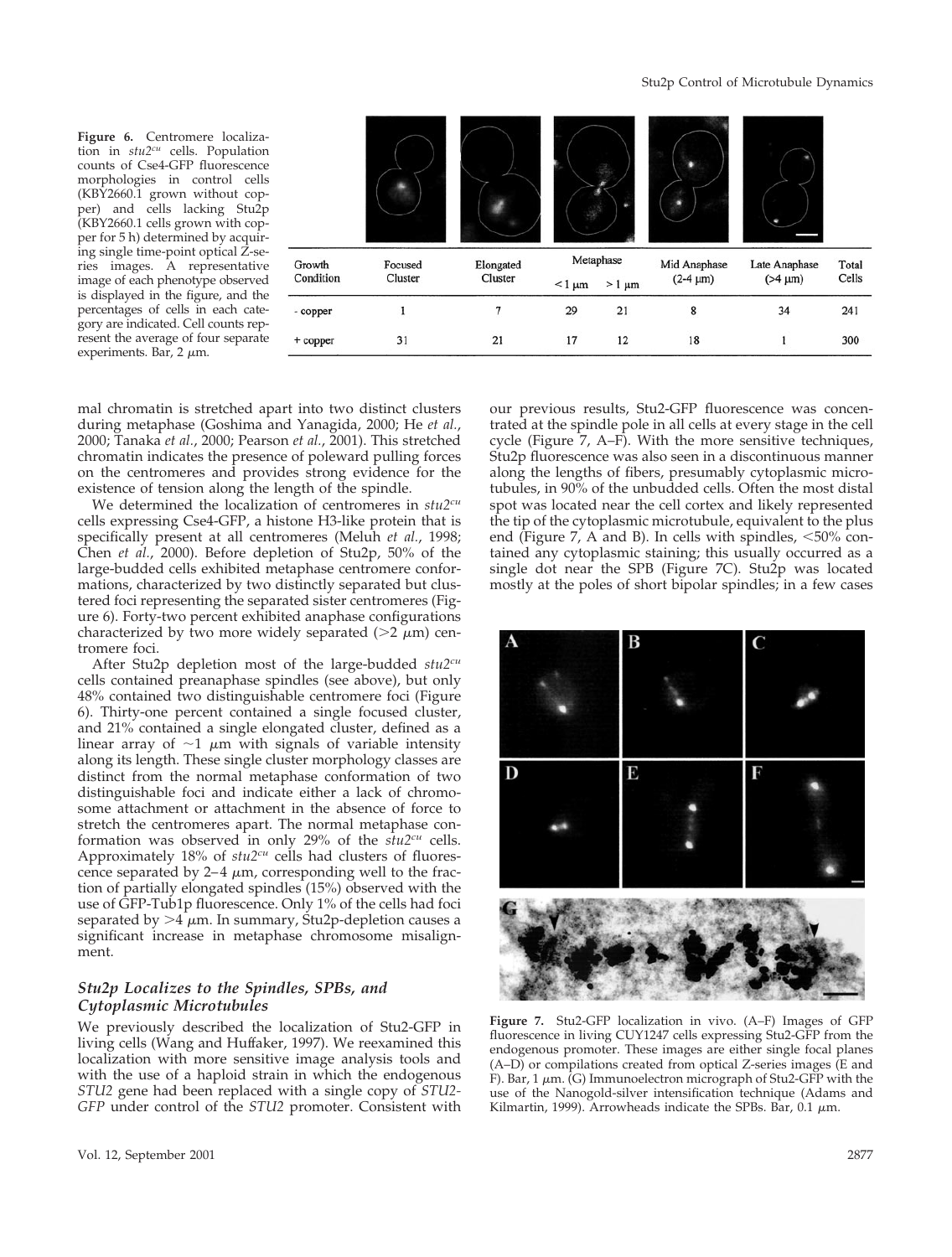an additional single dot was seen between the poles (Figure 7, C and D). As spindles elongated, we occasionally observed Stu2p along their lengths. In these cases, Stu2p localized in a discontinuous manner along the spindle or in one or two dots at the midzone, the location of the plus-ends of overlapping polar microtubules (Figure 7, E and F).

Immunoelectron microscopy was carried out with the use of cells that expressed Stu2-GFP. The GFP antigen was detected on serial sections with the use of the Nanogold-silver intensification method (Adams and Kilmartin, 1999). Stu2p was found near both faces of the SPB indicating that the bright dots observed by Stu2-GFP fluorescence are due to both nuclear and cytoplasmic Stu2p (Figure 7G). In addition, Stu2p was associated with microtubules all along the length of the spindle.

## **DISCUSSION**

#### *The Role of Stu2p in Cytoplasmic Microtubule Function*

We have shown that Stu2p plays a prominent role in determining the assembly properties of cytoplasmic microtubules. Depletion of Stu2p led to less dynamic cytoplasmic microtubules in both G1 and preanaphase cells. The decrease in microtubule dynamics is due primarily to twofold decreases in both the catastrophe and rescue frequencies, and a two- to threefold increase in the fraction of time microtubules spend pausing. In G1 cells, the shrinkage rate decreased by nearly twofold as well. On the basis of the phenotype of cells lacking Stu2p, we conclude that Stu2p belongs to the class of microtubule-binding proteins that promote microtubule dynamics.

Although microtubule dynamics decrease in Stu2p-depleted cells, the average cytoplasmic microtubule length determined from static images is not altered. This finding is in agreement with the measured dynamic properties of these microtubules. The average microtubule length change for growth and shrinkage events is very similar in wild-type and Stu2p-depleted cells (Table 2). Thus, Stu2p promotes cytoplasmic microtubule dynamics without affecting overall microtubule length.

Stu2p is localized both to the SPBs and to the distal tips of cytoplasmic microtubules that correspond to the minus and plus ends of microtubules, respectively. There appears to be considerably more Stu2p at the SPB, which might be taken as evidence that Stu2p affects microtubule dynamics primarily at the minus ends of microtubules. However, a recent analysis of fluorescent speckle marks on cytoplasmic microtubules in yeast reveals that there is no detectable assembly or disassembly at minus ends (Maddox *et al.*, 2000). Thus, we favor the interpretation that Stu2p localized at the plus ends of microtubules acts to promote microtubule dynamics.

Stu2p also plays a role in determining cytoplasmic microtubule number. Stu2p-depleted cells contain about half the number of cytoplasmic microtubules as wild-type cells. Cytoplasmic microtubules  $< 0.5 \mu$ m in length cannot be reliably detected by fluorescence microscopy. However, we have no reason to expect that Stu2p-depleted cells possess a significant fraction of very short microtubules, given that the length distributions of the microtubules that we could observe are similar in *STU2* and *stu2cu* cells. Therefore, it seems likely that Stu2p plays a role in controlling microtubule number that is distinct from its role in controlling microtubule dynamics. One possibility is that Stu2p influences microtubule nucleation. Microtubule assembly is initiated by the  $\gamma$ -tubulin complex that localizes to centrosomes in higher eukaryotes and to SPBs in fungi (Pereira and Schiebel, 1997; Wiese and Zheng, 1999). Localization of the *S. cerevisiae*  $\gamma$ -tubulin complex to the outer plaque or cytoplasmic face of the SPB is mediated by its interaction with the SPB component Spc72p (Knop and Schiebel, 1998). Spc72p also interacts with Stu2p (Chen *et al.*, 1998), raising the intriguing prospect that Stu2p influences  $\gamma$ -tubulin complex activity through Spc72p.

Current models for spindle orientation propose a searchand-capture mechanism whereby dynamic cytoplasmic microtubules find and interact with specific cytoplasmic components. Do the decreases in cytoplasmic microtubule dynamics and number associated with Stu2p-depletion affect their cellular function? Our measurements of spindle orientation demonstrate that they do; in *stu2* mutants, preanaphase spindles are positioned randomly in the mother cell. This phenotype and our genetic data suggest that Stu2p plays a role in the early pathway of spindle orientation. These results likely reflect a greater reliance of the early pathway on the cytoplasmic microtubule dynamics promoted by Stu2p. However, the recent demonstration that Stu2p interacts physically with Kar9p (Miller *et al.*, 2000), a component of the early pathway, suggests that Stu2p may play a more direct role in spindle orientation as well.

## *The Role of Stu2p in Kinetochore Microtubule Function*

The yeast preanaphase spindle contains  $\sim$  40 microtubules, making it impossible to observe the dynamics of any single spindle microtubule. Instead, we have used FRAP to measure the dynamics of kinetochore microtubules (Maddox *et al.*, 2000). We found that FRAP is substantially reduced in Stu2p-depleted cells. As we did not observe any differences in morphology or fluorescence intensity between preanaphase spindles in wild-type and Stu2p-depleted cells, we do not believe this result is due to a significant decrease in kinetochore microtubule number in the Stu2p-depleted cells. Instead, the lack of FRAP in the absence of Stu2p likely indicates a dramatic decrease in kinetochore microtubule turnover. Extrapolating from studies demonstrating that astral and polar microtubule minus ends do not grow or shorten (Maddox *et al.*, 2000), we conclude that Stu2p plays a key role in promoting plus-end dynamics of kinetochore microtubules.

Dynamic microtubules are thought to be essential for the search-and-capture mechanism proposed for the attachment of microtubules to kinetochores. In addition, dynamic microtubules are likely to be required to generate tension across the spindle. To investigate whether the loss of kinetochore microtubule dynamics affects chromosome alignment, we localized the centromere protein, Cse4-GFP, in Stu2p-depleted cells. Over half of the large-budded Stu2pdepleted cells contain only a single cluster of Cse4p staining, indicating that the sister centromeres are not separated in these cells. Single clusters of Cse4p are rarely seen in wildtype cells and could reflect deficiency in either bipolar attachment or microtubule-mediated tension in the absence of Stu2p. Forty percent of the single clusters in Stu2p-depleted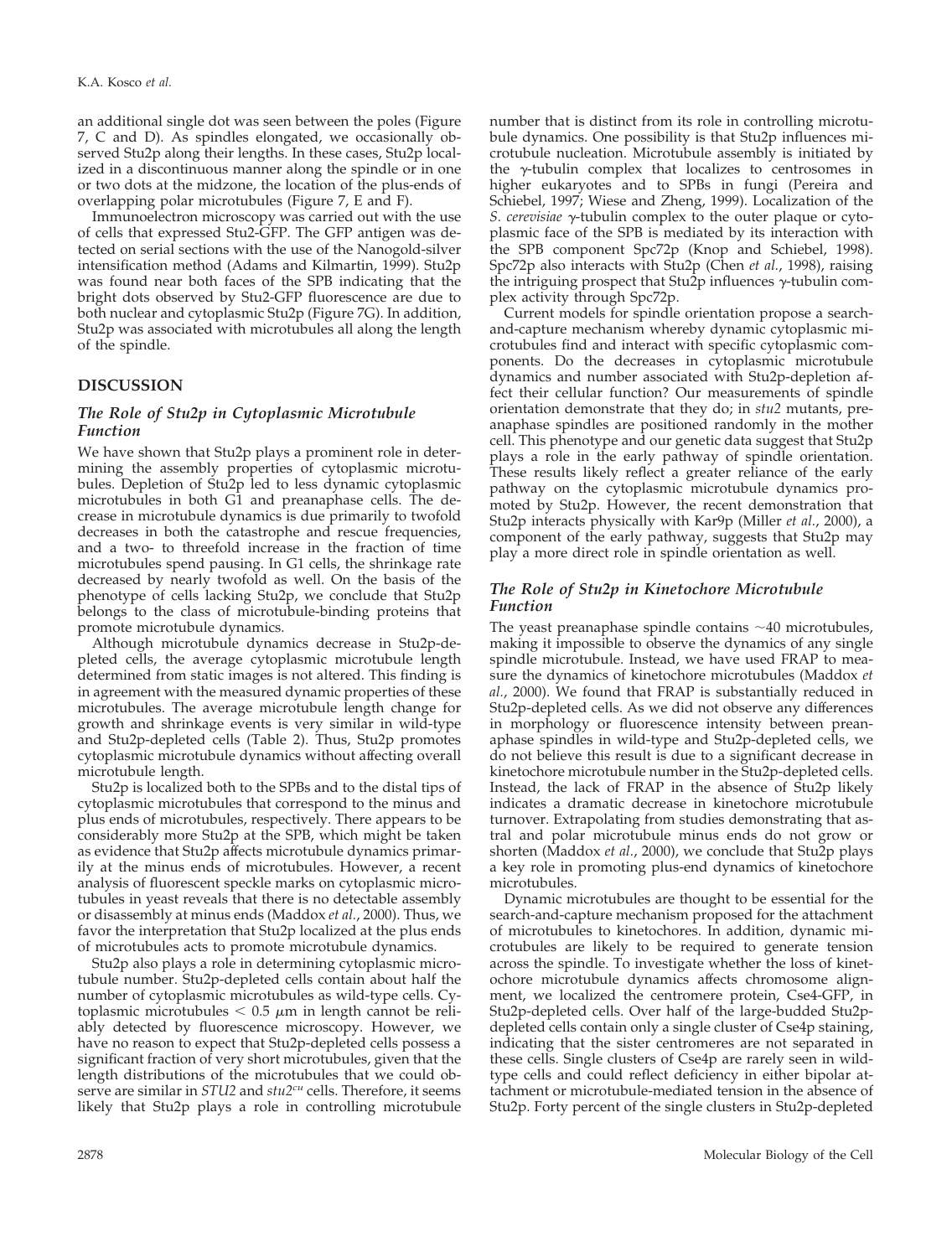cells are elongated, a pattern that appears to be intermediate between the single focus and the metaphase arrangement of two foci. Therefore, elongated clusters may represent prometaphase arrangements of centromeres in yeast. Only 30% of the Stu2p-depleted cells contain two foci of Cse4p typical of metaphase. Given the high percentage of Stu2p-depleted cells that show a cell cycle arrest, it seems likely that even some of these cells with two Cse4p foci contain defective spindles that continue to activate the spindle assembly checkpoint. A single unattached kinetochore is sufficient to activate the checkpoint in vertebrates (Rieder *et al.*, 1995) but would be difficult to detect as aberrant Cse4p localization. In summary, our data provide in vivo evidence that kinetochore microtubule dynamics are essential for efficient kinetochore attachment and/or spindle tension.

#### *The Role of Stu2p in Polar Microtubule Function*

It has recently been reported that a temperature-sensitive allele of *STU2* blocks anaphase B spindle elongation (Severin *et al.*, 2001). Elimination of the spindle checkpoint does allow cells to progress through the cell cycle but does not abrogate the spindle elongation defect, indicating that Stu2p plays a structural role in spindle elongation. Stu2p-depleted cells also fail to elongate spindles. A few Stu2p-depleted cells begin spindle elongation, but these spindles break at  $\sim$ 3–5  $\mu$ m in length. This breakage could be due to a weak arrangement of polar microtubules or to a defect in elongating these microtubules once anaphase begins. We have not been able to measure the effect of Stu2p depletion on the dynamics of polar microtubules. But given that Stu2p promotes the dynamics of cytoplasmic and kinetochore microtubules, it seems reasonable to propose that Stu2p may promote the dynamics of polar microtubules as well. Consistent with this hypothesis, Stu2p localizes to the midregion of spindles, where the plus-ends of the polar microtubules reside. As polar microtubules must find their counterparts from the opposite pole, decreasing microtubule dynamics could impede this process and lead to the assembly of defective spindles that are unable to elongate. Alternatively, Stu2p may be involved in the switch that allows polar microtubules to lengthen at anaphase B onset. Although Stu2p depletion does not alter the length of cytoplasmic microtubules, it may have a different effect on polar microtubules. The nucleus and the cytoplasm likely contain distinct sets of proteins capable of influencing microtubule dynamics, so the relative contribution of Stu2p to microtubule assembly may differ in these two compartments.

#### *Stu2p and XMAP215*

Contrary to the role of XMAP215 that dampens microtubule dynamics in *Xenopus* extracts, Stu2p promotes microtubule dynamics in yeast. These opposite effects may reflect differences in the intrinsic activities of these two proteins, a property that has not yet been determined for Stu2p. However, it seems likely that this discrepancy results, at least in part, from differences in growing yeast cells and *Xenopus* egg extracts. Microtubules in yeast are considerably less dynamic than microtubules in *Xenopus* extracts and animal cells in general (Carminati and Stearns, 1997; Shaw *et al.*, 1997b). This is probably due in part to the fact that tubulin from yeast is inherently less dynamic than tubulin from

animal cells (Davis *et al.*, 1993) and in part to variations in the arrays of proteins that regulate microtubule dynamics in these two systems. Thus, the differences in the roles of Stu2p and XMAP215 may reflect differences in their intrinsic properties or in the environment in which they operate or both.

#### **ACKNOWLEDGMENTS**

We thank Arshad Desai and Jennifer Tirnauer for their generous advice. Strains and reagents were kindly provided by Richard Baker, Brendan Cormack, John Kilmartin, Rita Miller and Mark Rose, Zarmik Moqtaderi and Kevin Struhl, and Andrew Murray. For critical comments on the manuscript, we thank Michael Goldberg and Beth Lalonde. This work was supported by grants from the National Institutes of Health (GM40479 to T.C.H., GM32238 to K.B. and GM24364 to E.D.S.)

#### **REFERENCES**

Adames, N.R., and Cooper, J.A. (2000). Microtubule interactions with the cell cortex causing nuclear movements in *Saccharomyces cerevisiae*. J. Cell Biol. *149,* 863–874.

Adams, I.R., and Kilmartin, J.V. (1999). Localization of core spindle pole body (SPB) components during SPB duplication in *Saccharomyces cerevisiae*. J. Cell Biol. *145,* 809–823.

Bloom, K. (2000). It's a kar9ochore to capture microtubules [news]. Nat. Cell Biol. *2*, E96–E98.

Carminati, J.L., and Stearns, T. (1997). Microtubules orient the spindle in yeast through dynein-dependent interactions with the cell cortex. J. Cell Biol. *138*, 629–642.

Cassimeris, L. (1999). Accessory protein regulation of microtubule dynamics throughout the cell cycle. Curr. Opin. Cell Biol. *11*, 134– 141.

Charrasse, S., Schroeder, M., Gauthier-Rouviere, C., Ango, F., Cassimeris, L., Gard, D.L., and Larroque, C. (1998). The TOGp protein is a new human microtubule-associated protein homologous to the Xenopus XMAP215. J. Cell Sci. *111,* 1371–1383.

Chen, X.P., Yin, H., and Huffaker, T.C. (1998). The yeast spindle pole body component Spc72p interacts with Stu2p and is required for proper microtubule assembly. J. Cell Biol. *141*, 1169–1179.

Chen, Y., Baker, R.E., Keith, K.C., Harris, K., Stoler, S., and Fitzgerald-Hayes, M. (2000). The N terminus of the centromere H3-like protein Cse4p performs an essential function distinct from that of the histone fold domain. Mol. Cell Biol. *20*, 7037–7048.

Cormack, B.P., Bertram, G., Egerton, M., Gow, N.A., Falkow, S., and Brown, A.J. (1997). Yeast-enhanced green fluorescent protein (yEGFP) a reporter of gene expression in *Candida albicans.* Microbiology *143,* 303–311.

Cullen, C.F., Deak, P., Glover, D.M., and Ohkura, H. (1999). Mini spindles: a gene encoding a conserved microtubule-associated protein required for the integrity of the mitotic spindle in Drosophila. J. Cell Biol. *146*, 1005–1018.

Davis, A., Sage, C.R., Wilson, L., and Farrell, K.W. (1993). Purification and biochemical characterization of tubulin from the budding yeast *Saccharomyces cerevisiae*. Biochemistry *32*, 8823–8835.

Desai, A., and Mitchison, T.J. (1997). Microtubule polymerization dynamics. Annu. Rev. Cell Dev. Biol. *13*, 83–117.

Goshima, G., and Yanagida, M. (2000). Establishing biorientation occurs with precocious separation of the sister kinetochores, but not the arms, in the early spindle of budding yeast. Cell *100*, 619–633.

Haase, S.B., and Lew, D.J. (1997). Flow cytometric analysis of DNA content in budding yeast. Methods Enzymol. *283*, 322–332.